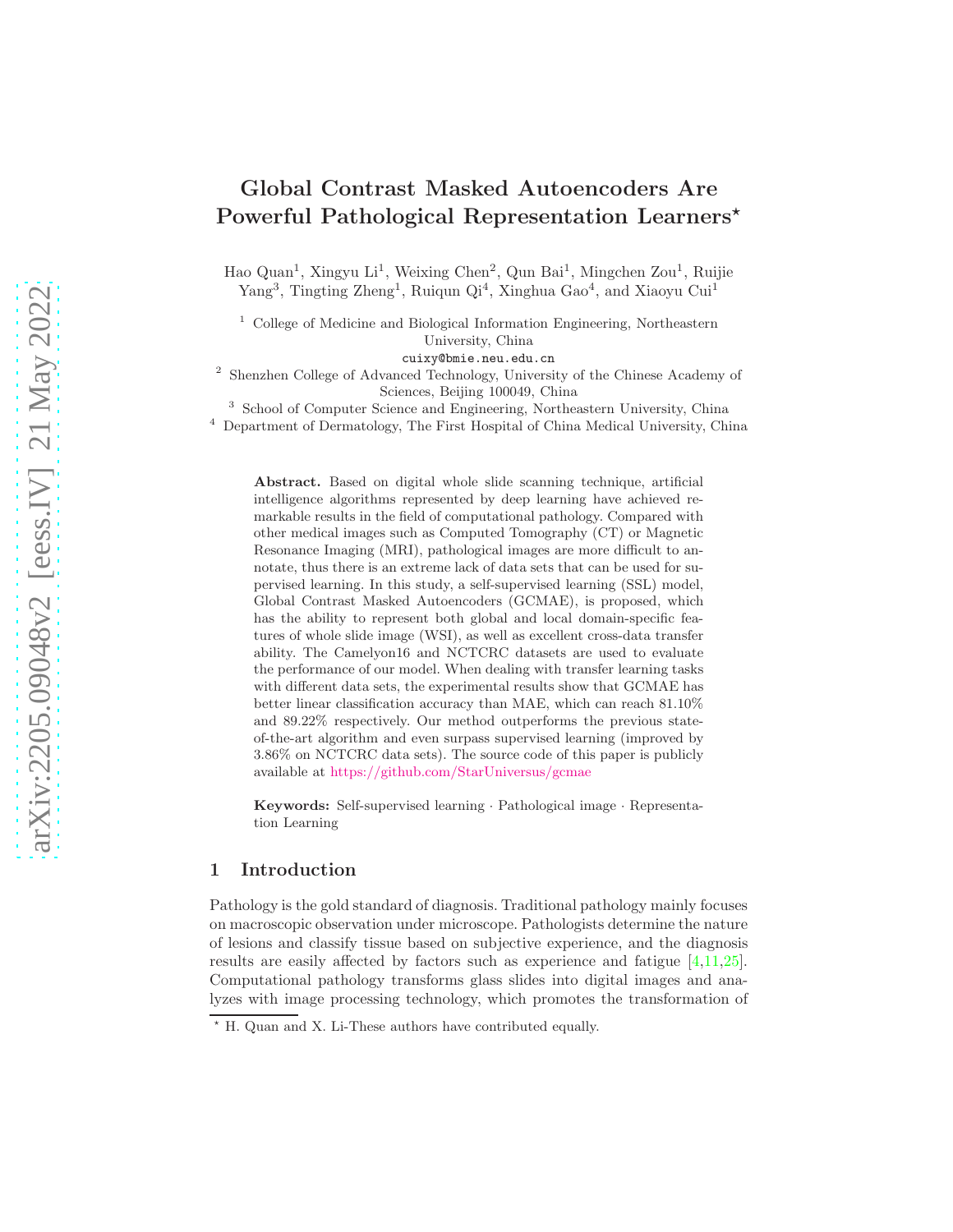pathological diagnosis from qualitative analysis to quantitative calculation. In recent years, relying on whole slide image scanning technology [\[19\]](#page-9-2), artificial intelligence algorithms represented by deep learning have achieved remarkable results in the field of computational pathology [\[4](#page-9-0)[,20](#page-10-1)[,23\]](#page-10-2), and have become a current research hot area and a significant direction of future development of pathology.

Deep learning (DL) is one of the common methods to extract features from computational pathology, which can directly learn sub-visual image features that are difficult for humans to find with eyes [\[22\]](#page-10-3). However, most DL methods require a large amount of high-quality labeled data, which are difficult to transfer to other data sets with different feature spaces or probability distribution functions [\[1\]](#page-9-3). Different staining methods, scanning equipment, different diseases and intra-class differences across organs and tissues will lead to data feature differences and long tail problems especially in the field of computational pathology [\[22\]](#page-10-3). Maximizing the use of source domain data sets for representation learning becomes an important method to alleviate the poor performance of the model caused by data scarcity in the target domain [\[1](#page-9-3)[,28,](#page-10-4)[17\]](#page-9-4).

Recently, self-supervised visual representation learning has achieved great success in the field of natural images  $[13,5,6,12,7,2,8,14]$  $[13,5,6,12,7,2,8,14]$  $[13,5,6,12,7,2,8,14]$  $[13,5,6,12,7,2,8,14]$  $[13,5,6,12,7,2,8,14]$  $[13,5,6,12,7,2,8,14]$  $[13,5,6,12,7,2,8,14]$  $[13,5,6,12,7,2,8,14]$ . SSL can use proxy tasks to mine valuable representation information from large-scale unsupervised data. In the past two years, researchers have applied  $SimCLR$  [\[5\]](#page-9-6), MoCo [\[13\]](#page-9-5) and other SSL methods based on contrastive learning to computational pathology, and transferred the pre-training model to downstream tasks, which can narrow down the accuracy gap between unsupervised learning and supervised learning [\[9\]](#page-9-13). In addition, some researchers designed reasonable data augmentation methods and complex proxy tasks to expand the representation space of pathological images according to the characteristics of pathological images. Yang et al. [\[27\]](#page-10-5) designed a cross-stain prediction and a new data augmentation method stain vector perturbation based on the characteristics of pathological images, and proposed CS-CO method based on contrastive learning, which verified its effectiveness on NCTCRC data sets; Li et al. [\[21\]](#page-10-6) developed SSLP method, which mines pathological features from three aspects: self-invariance, intra-invariance and inter-invariance by designing complex proxy tasks, and surpasses supervised method on camelyon16 data set. However, the above-mentioned self-supervised method based on contrastive learning has the problems of large consumption of hardware resources, difficulty in training multi-task learning, and lower performance of cross-data set transfer learning than supervised learning [\[14](#page-9-12)[,24\]](#page-10-7). Therefore, simplifying proxy tasks and enhancing general representation ability are the key problems to be solved in pathological representation learning.

In 2021, as an extensible SSL method, Mask Autoencoder (MAE) achieved SOTA results in ImageNet dataset [\[14\]](#page-9-12). This method randomly masks part of the input image and uses the lightweight decoder to rebuild the obscured pixels, which can not only improve the accuracy but also speed up the training, and the learning efficiency is better than that of contrastive learning [\[14\]](#page-9-12). Pathological diagnosis often needs to consider both global and local features of WSIs [\[4\]](#page-9-0). Due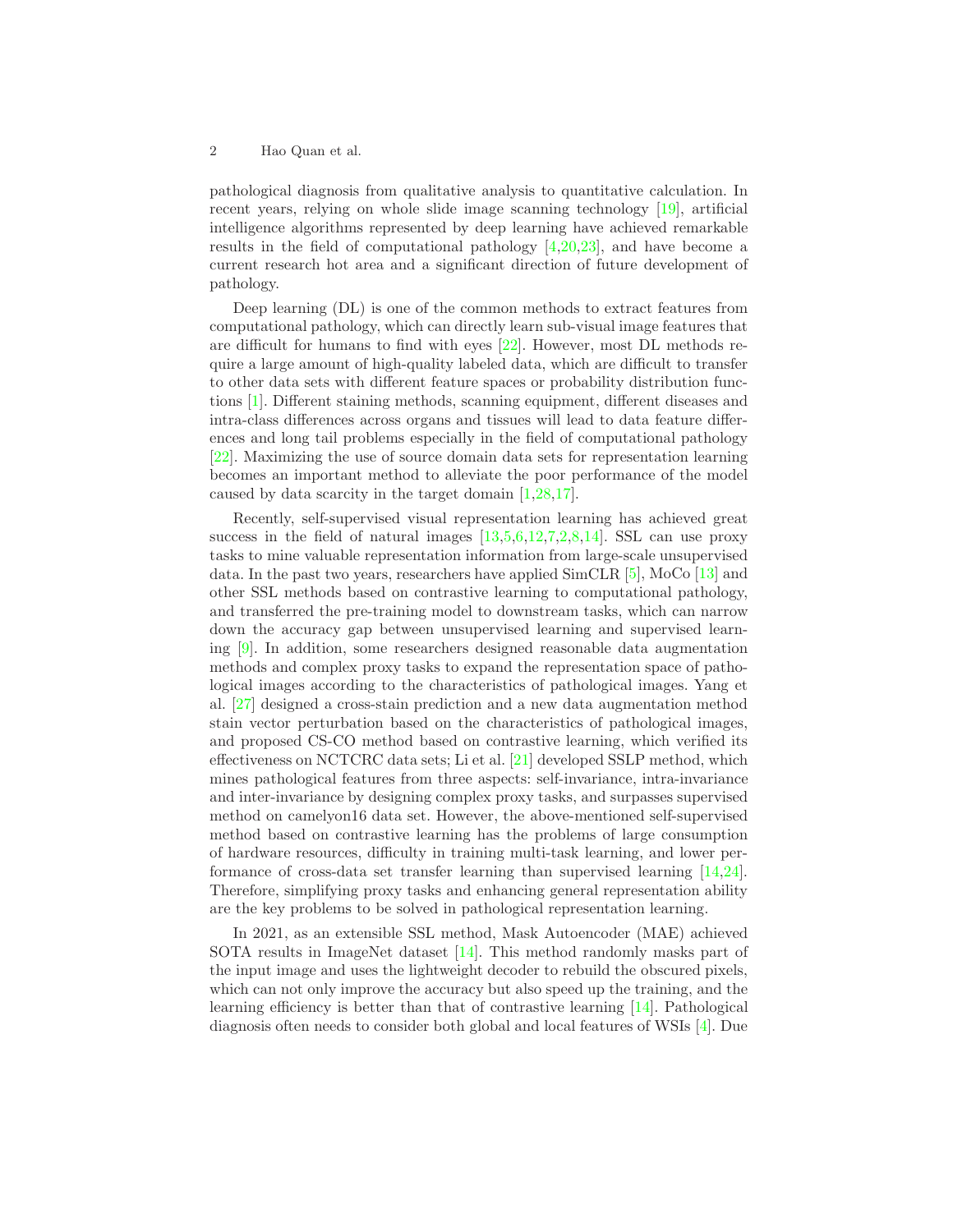to the morphological similarity of cells and tissues of the same type, MAE may have the potential to find the correlation within pathological image tile, that is, to extract local features. Correspondingly, if we use the memory bank structure [\[26\]](#page-10-8) of contrast learning to store the features between each tile, such MAE may also have the ability to obtain global features.

Based on the above analysis, we proposed a Global Contrast Mask Autoencoder (GCMAE) SSL model that can extract both global and local features from pathological images. On one hand, based on MAE network structure, the model can obtain the internal hidden space feature representation of each patch in pathological images. On the other hand, the model integrates memory bank structure to store global features of pathological images, contrastive learning is used to mine feature associations between tiles. The main contributions of this study are as follows:

- 1. First application of MAE self-supervised neural network architecture to the field of WSI characterization and analysis of mask ratio for pathological images, providing guidance for subsequent research;
- 2. To propose the GCMAE self-supervised neural network model for WSI analysis, which has the ability to characterize global features and local features simultaneously and has stronger cross-dataset characterization capability compared to MAE.

Experimental results show that the method proposed in this study has advantages in generic representation and downstream cross-disease transfer learning tasks, outperforming supervised learning and MAE on pathological image classification tasks.

# 2 Method

Figure [1](#page-3-0) shows the overall framework of our proposed GCMAE SSL algorithm, which is assisted by two proxy tasks: image reconstruction and contrastive learning. A group of unlabeled pathological image tiles are extracted during the preprocessing. Then each tile is cut into 16\*16 patches, and part of the patches are randomly masked. The visible patches are input into encoder and mapped into latent representation, which is also momentum updated to the memory bank at the same time. In our framework, the image reconstruction proxy task is implemented by the MAE network, which can extract the visual features of tiles, while the proxy task of contrastive learning can improve the general representation ability of MAE algorithm for pathological images. As shown in Eq.(1), the weighted sum of the MSE loss [\[14\]](#page-9-12) of tile feature extraction and the NCE loss [\[26\]](#page-10-8) of global feature extraction is used as the cost function, which can reduce the distance between similar features while learning the high-level features of images, so as to improve the generalization of the model and improve the accuracy of the cross-dataset transfer learning task.

$$
\mathcal{L} = \lambda_1 \mathcal{L}_{MSE} + \lambda_2 \mathcal{L}_{NCE} \tag{1}
$$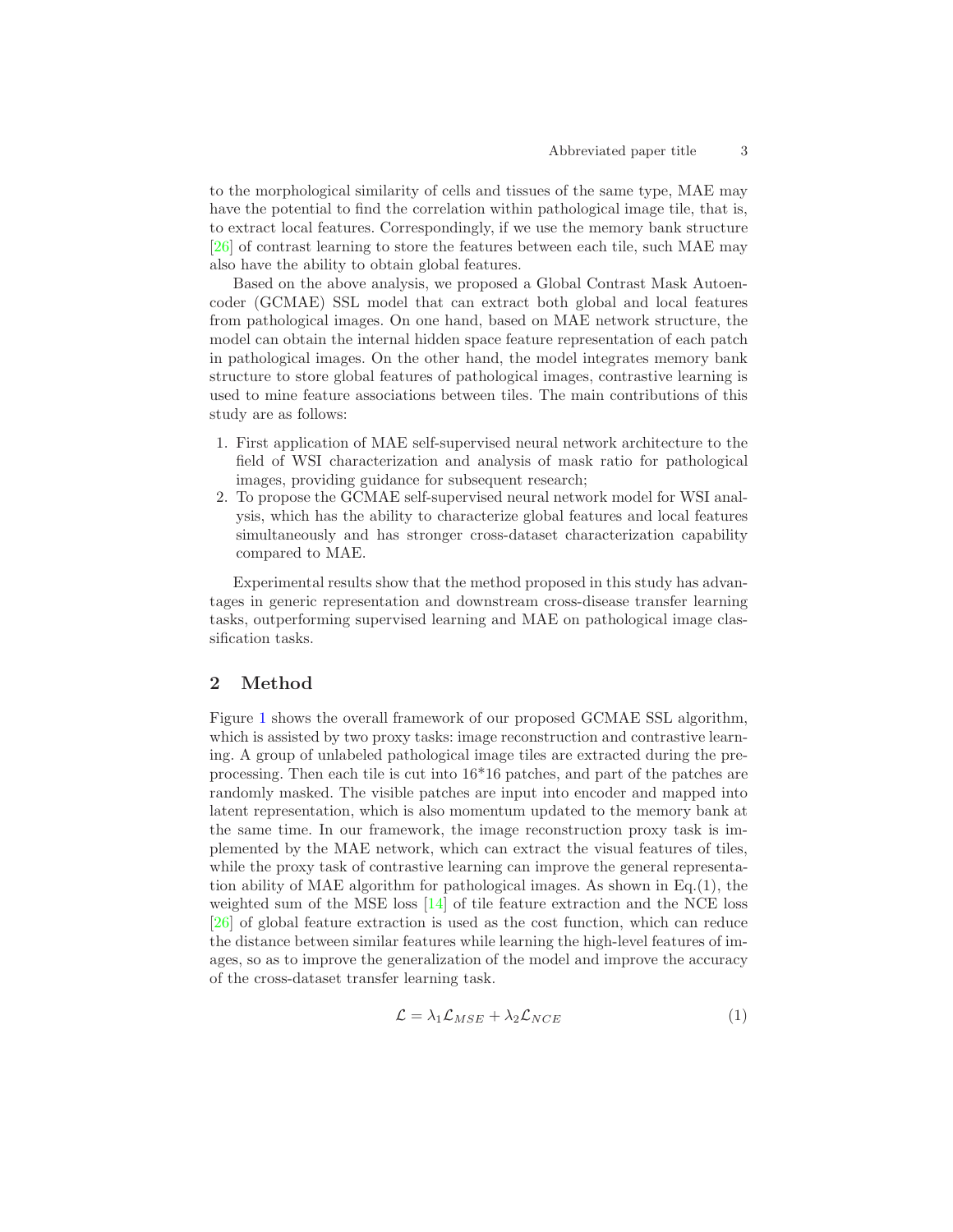

<span id="page-3-0"></span>Fig. 1. Framework of GCMAE, tile feature extraction is the proxy task of image reconstruction, while global feature extraction is the proxy task of contrastive learning. The latent representation is the t-SNE result of encoder output.

#### 2.1 Encoder

The vision transformer (ViT) [\[10\]](#page-9-14) is regarded as encoder backbone  $f_{en}$ . Firstly, 224 \* 224 tiles  $\mathcal{I}_{tile}$  are divided into regular non overlapping patches (16 \* 16)  $\mathcal{I}_{patch}$ ; Then, the patch is randomly sampled by uniform distribution to mask some patches, and the visible parts form a new subset of patches  $\mathcal{I}_{patch(vis)}$ . The image features of the visible parts are embedded by linear projection and the position information is encoded by positional embeddings, where position embedding is implemented by standard learnable 1D vectors. The embedded features and position information are fed into the transformer block to extract a latent representation of the visible parts of the tile.

#### 2.2 Tile Feature Extraction

As a decoder  $f_{de}$ , tile feature extraction consists of eight transformer blocks. In addition to the latent representation  $\mathcal{V}_{patch(vis)}$ , which is used to indicate the missing patch. The mask token also contains the position embedding of all patches, which is used to reconstruct the missing pixels. The normalized tiles are used as the target to calculate the MSE loss, Eq. (4). The random sampling strategy of the tiles can remove redundant information and realize the difficult proxy task that can not directly reconstruct the original missing pixels from adjacent patches. However, it can only represent the internal features of each tile, but can not represent the feature relationship between different tiles.

$$
\mathcal{V} = f_{en}(\mathcal{I}_{patch(vis)}) + \mathcal{V}_{mask-token}
$$
\n(2)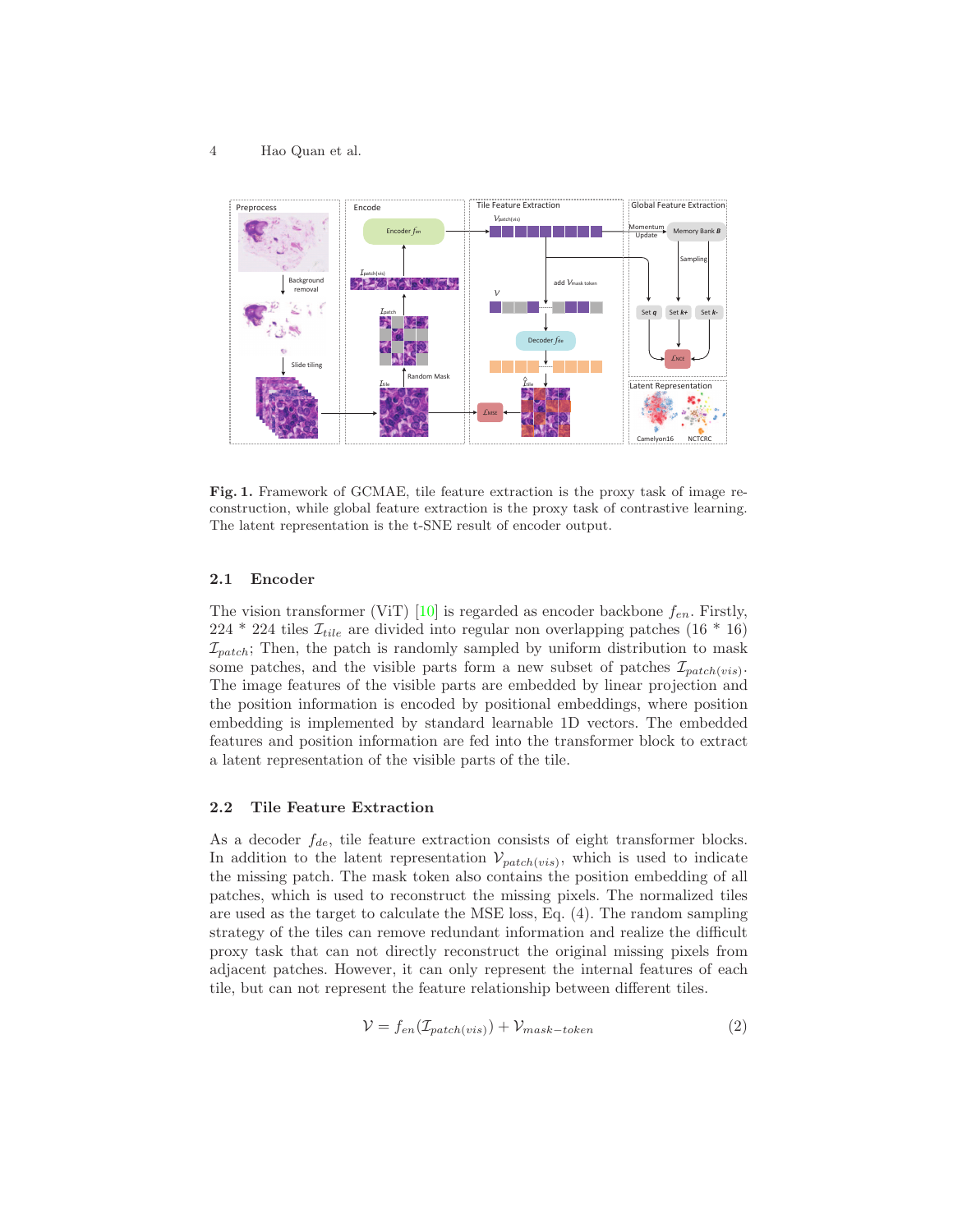$$
\hat{\mathcal{I}}_{tile} = f_{de}(\mathcal{V})
$$
\n(3)

$$
\mathcal{L}_{MSE} = \frac{1}{n} \sum_{i=1}^{n} (\mathcal{I}_{tile} - \hat{\mathcal{I}}_{tile})^2
$$
\n(4)

#### 2.3 Global Feature Extraction

Global feature extraction is implemented through contrastive learning [\[26\]](#page-10-8). The latent representation  $V_{patch(vis)}$  is not only inputted to the decoder for image reconstruction, but also updated to memory bank B with a momentum coefficient  $\tau$  for storing global features. We have designed the momentum update feature in a different way to the momentum update model parameters in MoCo, using only a separate encoder and memory bank to enable contrastive learning.Specifically, it is known that the latent representation at the output of the current epoch encoder is  $V_{patch(vis)}$  and the latent representation deposited in **B** from the previous epoch is  $V'_{patch(vis)B}$ . The latent representation  $V_{patch(vis)B}$  deposited in B from the current epoch is

$$
V_{patch(vis)B} = \frac{0.5V_{patch(vis)} + 0.5V'_{patch(vis)B}}{||0.5V_{patch(vis)} + 0.5V'_{patch(vis)B}||^2}
$$
(5)

The main reason for this design  $V_{patch(vis)B}$  is twofold: 1. it can alleviate the differences in features of the same sample in different epochs caused by different model parameters and random masks during the training process of the network. 2. Combining adjacent epoch features can construct pathological feature representations with higher information density, thus improving the generic feature representation capability of GCMAE.

We construct  $V_{patch(vis)B}$  as a dictionary to be stored as a data sample queue in **B**. The  $V_{patch(vis)B}$  corresponding to the current epoch input mini-batch is extracted from **B** as the key value  $k+$ . The current mini-batch of  $V_{patch(vis)}$ as query  $q$  forms a positive pair with  $k$ . The potential features of  $n$  samples drawn randomly from the memory bank form a negative pair with  $q$ . Cosine similarity is used as a means of evaluating the distance between features to calculate the similarity between  $V_{patch(vis)}$ . We consider an efficient form of the contrast learning loss function, called infoNCE, to minimize the distance between positive pairs and maximize the distance between negative pairs, with the loss function defined as follows.

$$
\mathcal{L}_{q,k^+,B} = -\log \frac{\exp(q^T k^+ / \tau)}{\exp(q^T k^+ / \tau) + \sum_{k^- \in B} \exp(q^T k^- / \tau)} \tag{6}
$$

 $\tau$  is a temperature parameter that controls the concentration level of the distrubution [\[15\]](#page-9-15).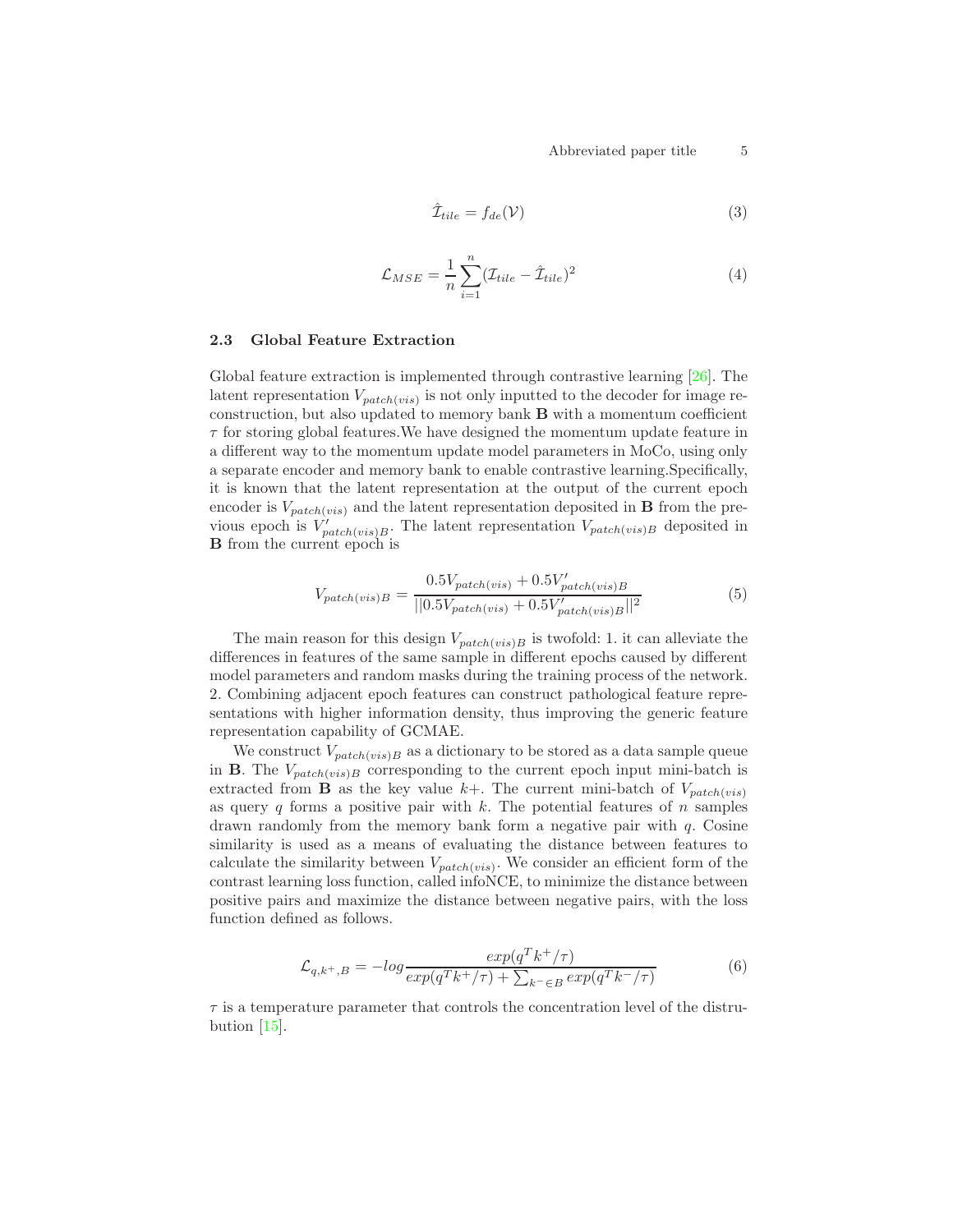## 3 Experimental Results

#### 3.1 Dataset

Two pathological data sets were used to evaluate the GCMAE algorithm performance:

- 1. Camelyon16: The Camelyon16 Challenge dataset contained a total of 400 sentinel lymph node WSIs. The number of pixels contained in these WSIs is roughly the same as that of the entire ImageNet data set [\[4\]](#page-9-0). Similar to literature [\[21\]](#page-10-6), we randomly cut 270,000 tiles from normal and tumor tissues;
- 2. NCTCRC: NCTCRC dataset comes from the non-overlapping tile of HE stained tissue images of human colorectal cancer and normal tissues, in which the training set contains 100,000 images and the test set contains 7,180 images..

All images are 224\*224 Pixels (PX) at 0.5 microns per pixel (MPP). The details of the data set can be found in Appendix A in the supplementary material.

#### 3.2 Implementation Details

Following [\[14\]](#page-9-12), the hyper-parameters of GCMAE method are set:  $\tau = 0.07$ ,  $t =$  $(0.5, k^- = 8192, \text{ epochs} = 80.$  With regard to the loss function, it is confirmed by experiments that  $\lambda_1 = 1$  and  $\lambda_2 = 0.1$  can ensure that the loss values of MSE and NCE are in the same order of magnitude. The optimizer is AdamW, betas= (0.9, 0.95). Other hyper-parameters are consistent with those in MAE. Compared to CNNs with inductive bias, ViT as a large model has stronger generalization ability, which is conducive to the construction of generic representation models in the field of pathology. Thus, we use vit-base (ViT-B/16) as the supervised learning benchmark model and the backbone of MAE and GCMAE. See Appendix B of supplementary materials for details of hyper-parameters setting of downstream tasks and comparison methods. In order to alleviate the influence of over-fitting on the representation ability of SSL model, we determined that epochs=80 is suitable for the current data scale through pre-experiment. All SSL experiments below follow this setting. See Appendix C of supplementary materials for details of pre-experiment. All self-supervised pre-training experiments do not use any labels, and all experiments are trained on RTX A6000 GPU.

#### 3.3 Mask Ratio

Table [1](#page-6-0) shows the effect of mask ratio on pathological representation of MAE. In the application of pathological representation, 50% mask ratio is suitable for linear classification and 80% mask ratio is suitable for fine-tuning, which is in contrast to the optimal mask ratio of 75% in natural image application. Pathological images contain abundant tissue features and their information density is higher than that of natural images. Therefore, when using MAE model to reconstruct pathological images, more information needs to be known. However,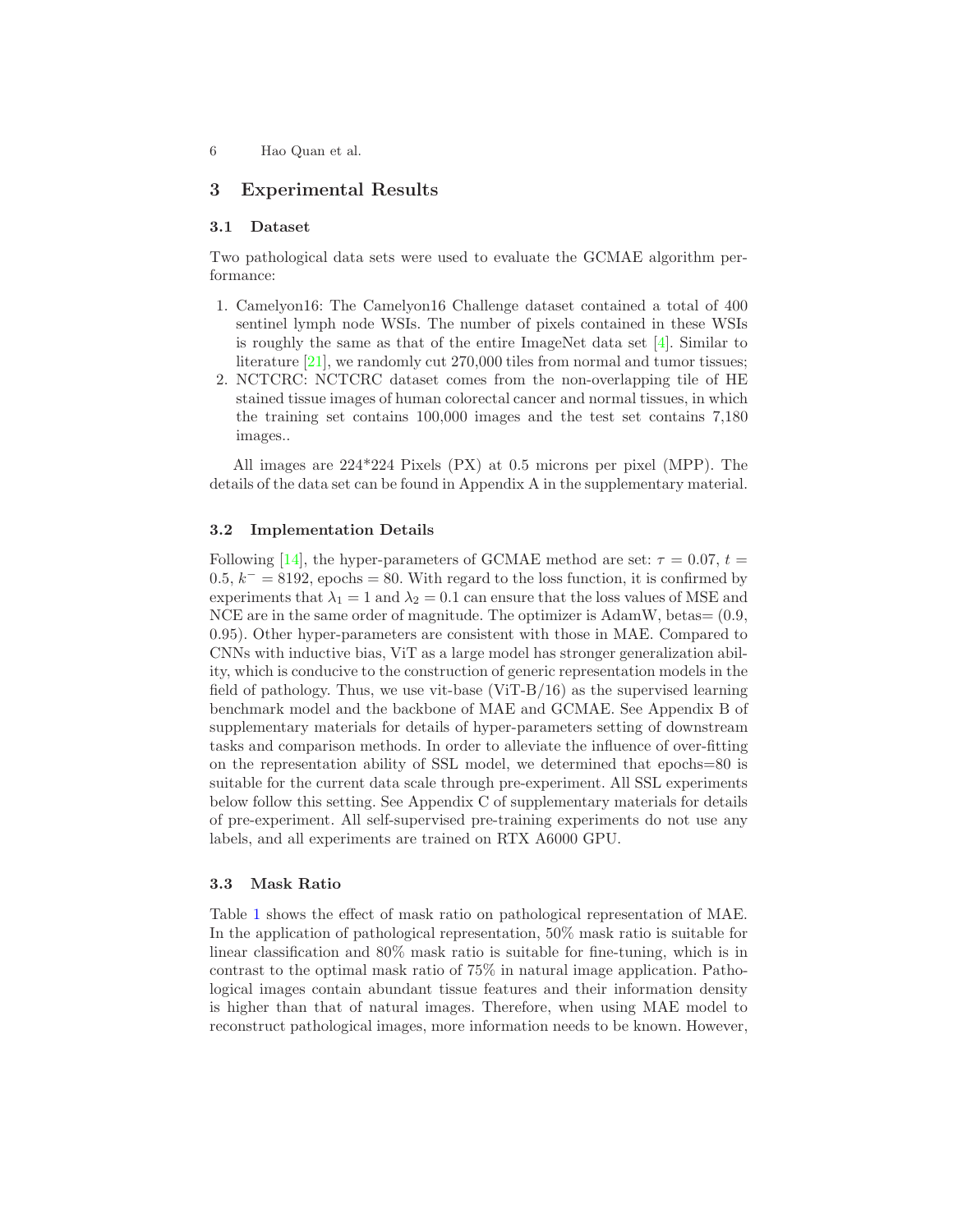the optimal result of model fine-tuning is achieved at a higher mask ratio of 80%, which shows that the mask ratio suitable for linear classification in pathological image field is not suitable for model fine- tuning, which further proves the result in [\[14\]](#page-9-12). Consistent with the results of natural images, the influence of pre-training models with different mask ratios on model fine-tuning is lower than that of linear classification, and the verification accuracy of model fine-tuning is basically better than that of supervised learning, only slightly lower than that of supervised learning at 90% .

<span id="page-6-0"></span>Table 1. different mask ratio in WSIs.

|                                                                                             |                                                                              |  |  |  |  | 10%  20%  30%  40%  50%  60%  70%  75%  80%  90% |  |
|---------------------------------------------------------------------------------------------|------------------------------------------------------------------------------|--|--|--|--|--------------------------------------------------|--|
| Linear Prob $ Acc. (\%)$ 80.98 81.85 82.03 82.29 <b>85.17</b> 81.91 82.16 81.33 80.60 81.11 |                                                                              |  |  |  |  |                                                  |  |
|                                                                                             | $AUC(\%)$ 89.86 90.34 90.62 91.08 <b>93.02</b> 90.51 90.59 89.08 88.13 87.38 |  |  |  |  |                                                  |  |
| Fine Tune                                                                                   | $ Acc. (\%)$ 83.61 83.16 83.34 83.38 82.82 83.33 82.95 83.83 84.95 83.98     |  |  |  |  |                                                  |  |
|                                                                                             | $AUC(\%)$ 92.91 92.10 92.27 92.47 92.70 92.23 92.23 92.35 <b>93.43</b> 92.72 |  |  |  |  |                                                  |  |

### 3.4 Linear Classification

We used the Camelyon 16 dataset to evaluate the linear classification performance of MAE, GCMAE, and other state-of-the-art methods, as shown in Table 3. Experimental results show that the accuracy of SSLP, MAE and GCMAE surpass supervised learning by 1.7%, 3.97% and 2.09%, respectively, and MAE is the best. The GCMAE and MAE methods benefit from a mask ratio strategy where only 50% of the full dataset is visible at each epoch, which is a significant efficiency gain compared to comparative learning where at least 200% of the data is visible (data augmentation).

Table 2. Linear classification results of different methods on camelyon16 data set. Both MOCO v1 and MOCO v2 encoders use ResNet50 [\[16\]](#page-9-16) to extract features and output 512-dimensional feature representation. The data set used by SSLP method is consistent with that of this study, so we directly refer to the experimental results of SSLP in the table. Inside parentheses are performance improvements compared to the supervised method benchmark..

| Method                           | $Acc. (\%)$    | $AUC(\%)$      |
|----------------------------------|----------------|----------------|
| Supervised learning $(ViT)$ [10] | 81.20          | 89.76          |
| MoCo v1 ( $k = 4096$ ) [13]      | 70.06          | 77.79          |
| MoCo v2 ( $k = 65536$ ) [6]      | 74.61          | 86.39          |
| SSLP [21]                        | $82.90(+1.7)$  | $85.70(-4.06)$ |
| <b>MAE</b> [14]                  | $85.17(+3.97)$ | $93.02(+3.26)$ |
| GCMAE (ours)                     | $83.29(+2.09)$ | $89.82(+0.06)$ |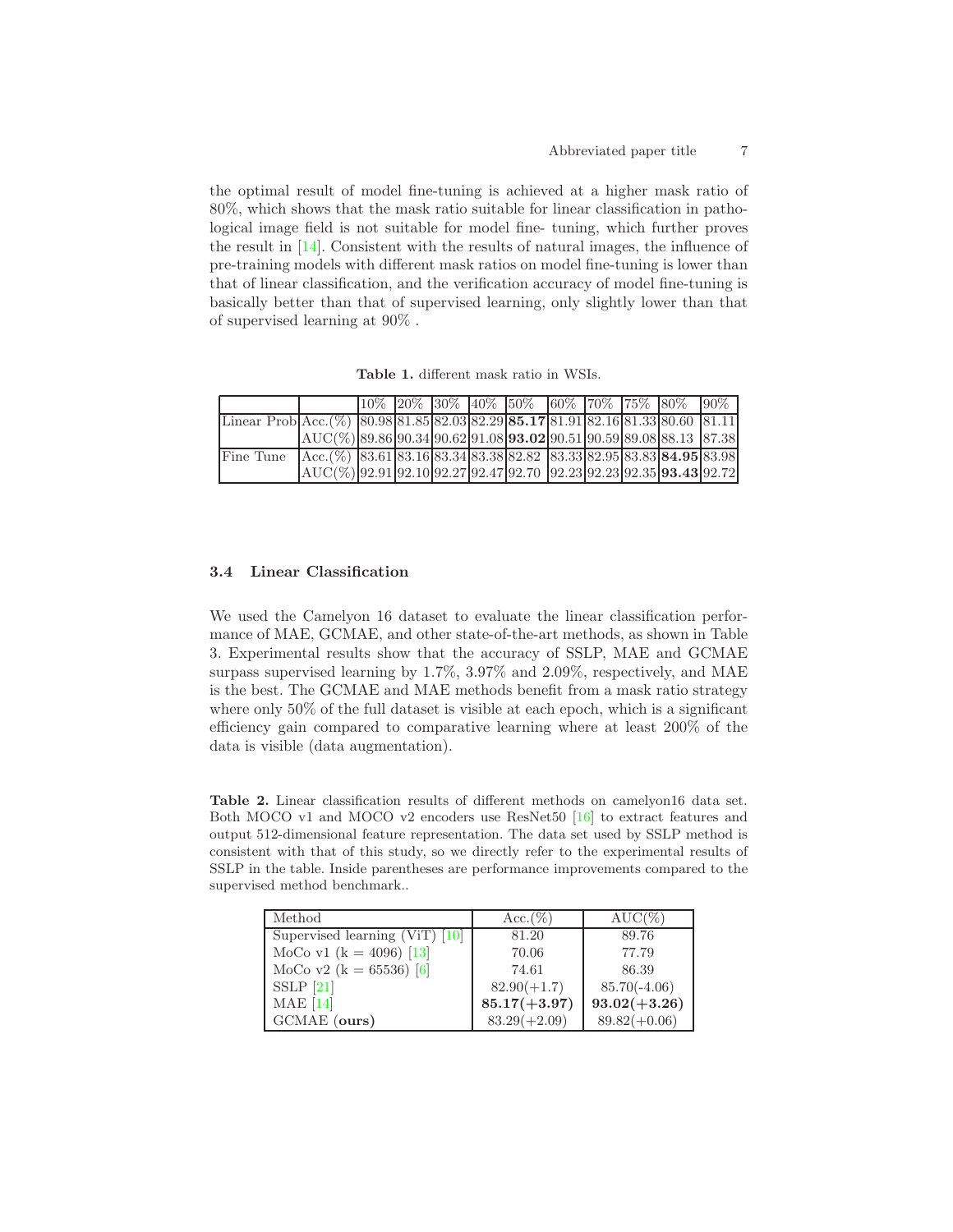In this task, the linear classification results of GCMAE were weaker than those of MAE. Specifically, GCMAE used a strategy of momentum update features to construct pathological representations with higher information density by combining features of different levels, thus improving the pathological generic representation capability. However, this reduces the feature consistency constraint on this dataset. This may be the reason why GCMAE is less accurate than MAE on the linear classification task on this dataset. However, in the next cross-dataset migration learning task, GCMAE will outperform the MAE method across the board, reflecting the advantages of the momentum update feature strategy.

#### 3.5 Cross-Dataset Transfer Learning

We compared the pathological general visual representation ability of supervised learning, MAE and GCMAE by transferring learning tasks across datasets and diseases, and still used linear classification downstream task evaluation. We use MAE and GCMAE methods to do SSL on camelyon16 and NCTCRC respectively, and obtain four sets of pre-training parameters: MAE(camelyon), MAE(nctcrc), GCMAE(camelyon) and GCMAE(nctcrc), and then transfer the pre-training parameters across datasets to do downstream tasks of linear classification. The experimental results are shown in the '100%' section of Table 4. In the above two cross-dataset tasks, the linear classification accuracy of GC-MAE outperforms that of MAE. On camelyon16 dataset, the accuracy of GC-MAE method is only 0.1% lower than that of supervised learning method. On NCTCRC dataset, GCMAE method, with an increase of 7.32%, surpasses supervised learning method. This shows that GCMAE has stronger general visual representation ability, and GCMAE can be used as a more effective method to obtain pre-training parameters in cross-disease transfer learning tasks.

| Dataset           | <b>Pretraining Parameter</b> | $Acc. (\%)$     | $AUC(\%)$       |
|-------------------|------------------------------|-----------------|-----------------|
|                   | Supervised learning $(vit)$  | 81.20           | 89.76           |
| $Camelyon(100\%)$ | MAE(nctcrc)                  | $80.88(-0.32)$  | $89.15(-0.61)$  |
|                   | GCMAE(nctcr)                 | $81.10(-0.1)$   | $90.03 (+0.27)$ |
|                   | Supervised learning (vit)    | 81.90           | 97.76           |
| $NCTCRC(100\%)$   | MAE(camelyon)                | $85.36(+3.46)$  | $98.36(+0.6)$   |
|                   | GCMAE(camelyon)              | $89.22 (+7.32)$ | $98.74 (+0.98)$ |
| $Camelyon(10\%)$  | MAE(nctcr)                   | $79.55(-1.65)$  | $87.68(-2.08)$  |
|                   | GCMAE(nctcre)                | $79.89(-1.31)$  | $88.52(-1.24)$  |
| $NCTERC(10\%)$    | MAE(camelyon)                | $84.6(+2.7)$    | $97.99(+0.23)$  |
|                   | GCMAE(camelyon)              | $86.69(+4.79)$  | $98.10(+0.34)$  |

Table 3. GCMAE and MAE methods transfer learning performance across data sets. '100%' means using the entire training set, and '10%' means using 10% of the data in the entire training set. In parentheses are performance improvements compared to supervised benchmarks.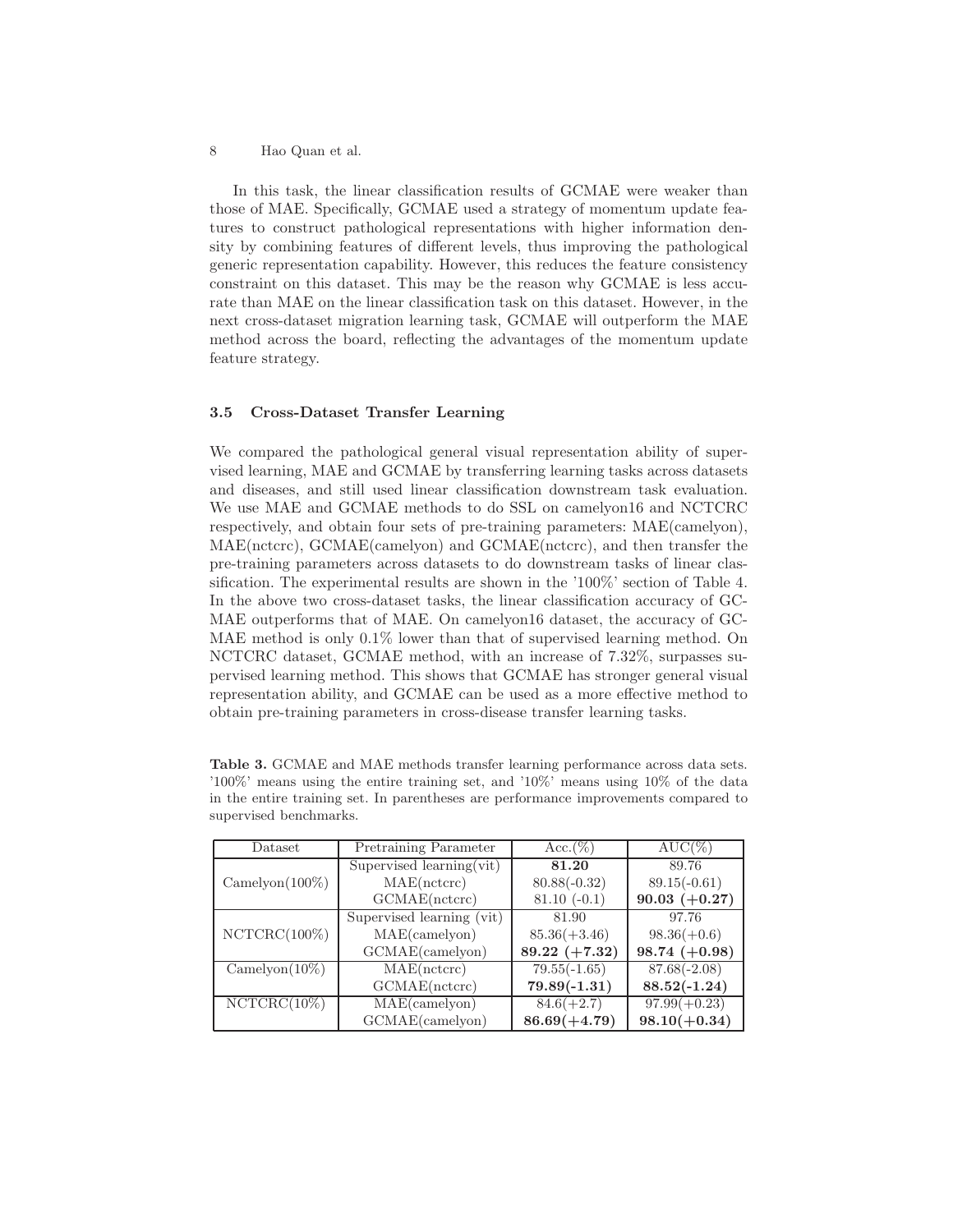In order to further verify the ability of GCMAE to extract general visual representations, we randomly selected 10% of the data from the training sets of two data sets for the downstream task of linear classification. The experimental results are shown in the '10%' section of Table 4. On the NCTCRC dataset, our method can still surpass MAE method and supervised method trained with entire data sets by 1.33% and 4.79%, respectively, using only 10% labeled data and linear classifier, which proves that our method has the potential to transfer to few-shot learning tasks and is of great help to build a model for rare disease analysis.

## 4 Conclusion

In this paper, the Global Contrast Mask Autoencoder (GCMAE), a self-supervised learning method is proposed, which improves MAE's general representation ability by introducing contrastive learning, and achieves state-of-the-art methods in cross-dataset transfer learning linear classification task, even surpassing supervised learning. It is expected to alleviate the influence of medical image long tail problem on the model through cross-dataset pre-training. Secondly, we discuss mask ratio, which is suitable for pathological characterization, and find that MAE is also superior to the most advanced methods in self-supervised linear classification of pathological images. In the future work, we will further optimize the GCMAE method according to the characteristics of pathological images, and transfer the representations obtained by this method to the downstream task of disease prediction with few-shot learning at WSI level.

Acknowledgement This work is supported by the National Natural Science Foundation of China (Nos.82072095).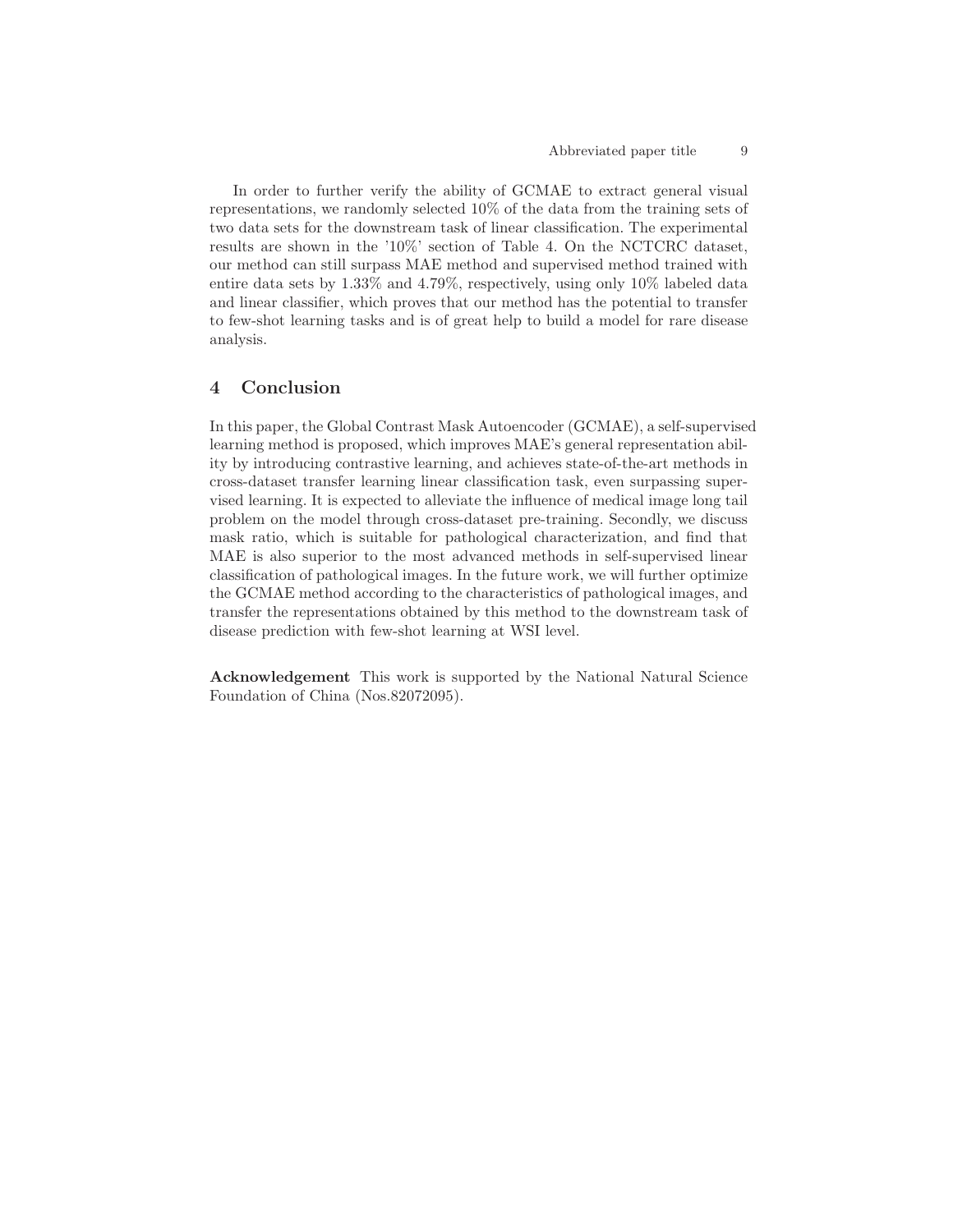## <span id="page-9-3"></span>References

- 1. Agarwal, N., Sondhi, A., Chopra, K., & Singh, G.: Transfer learning: Survey and classification. In: Smart innovations in communication and computational sciences, pp. 145-155. Springer, Singapore (2021).
- <span id="page-9-10"></span>2. Bao H., Dong L., Wei F.: Beit: Bert pre-training of image transformers. arXiv preprint arXiv:2106.08254 (2021).
- 3. Bejnordi, B.E., et al.: Diagnostic assessment of deep learning algorithms for detection of lymph node metastases in women with breast cancer. JAMA  $318(22)$ , 2199–2210 (2017)
- <span id="page-9-0"></span>4. Campanella, G., Hanna, M.G., Geneslaw, L. et al.: Clinical-grade computational pathology using weakly supervised deep learning on whole slide images. Nat Med 25(8), 1301–1309 (2019). https://doi.org/10.1038/s41591-019-0508-1
- <span id="page-9-6"></span>5. Chen T., Kornblith S., Norouzi M., et al.: A simple framework for contrastive learning of visual representations. In: International conference on machine learning. pp. 1597-1607 (2020).
- <span id="page-9-7"></span>6. Chen X., Fan H., Girshick R., et al.: Improved baselines with momentum contrastive learning. arXiv preprint arXiv:2003.04297 (2020).
- <span id="page-9-9"></span>7. Caron M., Misra I., Mairal J., et al.: Unsupervised learning of visual features by contrasting cluster assignments. Advances in Neural Information Processing Systems, 33, 9912-9924 (2020).
- <span id="page-9-11"></span>8. Chen M., Radford A., Child R., et al.: Generative pretraining from pixels. In: International Conference on Machine Learning. PMLR, pp. 1691-1703 (2020).
- <span id="page-9-13"></span>9. Dehaene O., Camara A., Moindrot O., et al.: Self-supervision closes the gap between weak and strong supervision in histology. arXiv preprint arXiv:2012.03583 (2020).
- <span id="page-9-14"></span>10. Dosovitskiy A., Beyer L., Kolesnikov A., et al.: An image is worth 16x16 words: Transformers for image recognition at scale. arXiv preprint arXiv:2010.11929 (2020).
- <span id="page-9-1"></span>11. Elmore J.G., Longton G.M., Carney P.A., et al.: Diagnostic Concordance Among Pathologists Interpreting Breast Biopsy Specimens. JAMA 313(11), 1122-1132 (2015).
- <span id="page-9-8"></span>12. Grill J. B., Strub F., Altch´e F., et al.: Bootstrap your own latent-a new approach to self-supervised learning. Advances in Neural Information Processing Systems, 33, 21271-21284 (2020).
- <span id="page-9-5"></span>13. He K., Fan H., Wu Y., et al.: Momentum contrast for unsupervised visual representation learning. In: Proceedings of the IEEE/CVF conference on computer vision and pattern recognition. pp. 9729-9738 (2020).
- <span id="page-9-12"></span>14. He K., Chen X., Xie S., et al.: Masked autoencoders are scalable vision learners. arXiv preprint arXiv:2111.06377 (2021).
- <span id="page-9-15"></span>15. Hinton G., Vinyals O., Dean J.: Distilling the knowledge in a neural network. arXiv preprint arXiv:1503.02531 (2015).
- <span id="page-9-16"></span>16. He K, Zhang X, Ren S, et al. Deep residual learning for image recognition. In: Proceedings of the IEEE conference on computer vision and pattern recognition. pp. 770-778 (2015).
- <span id="page-9-4"></span>17. Kolesnikov A., Beyer L., Zhai X., et al.: Big transfer (bit): General visual representation learning. In: European conference on computer vision. Springer, Cham, pp. 491-507 (2020).
- 18. Kather, J.N., Halama, N., Marx, A.: 100,000 histological images of human colorectal cancer and healthy tissue. https://doi.org/10.5281/zenodo.1214456
- <span id="page-9-2"></span>19. Litjens G., Kooi T., Bejnordi B. E., et al.: A survey on deep learning in medical image analysis. Medical image analysis 42, 60-88 (2017).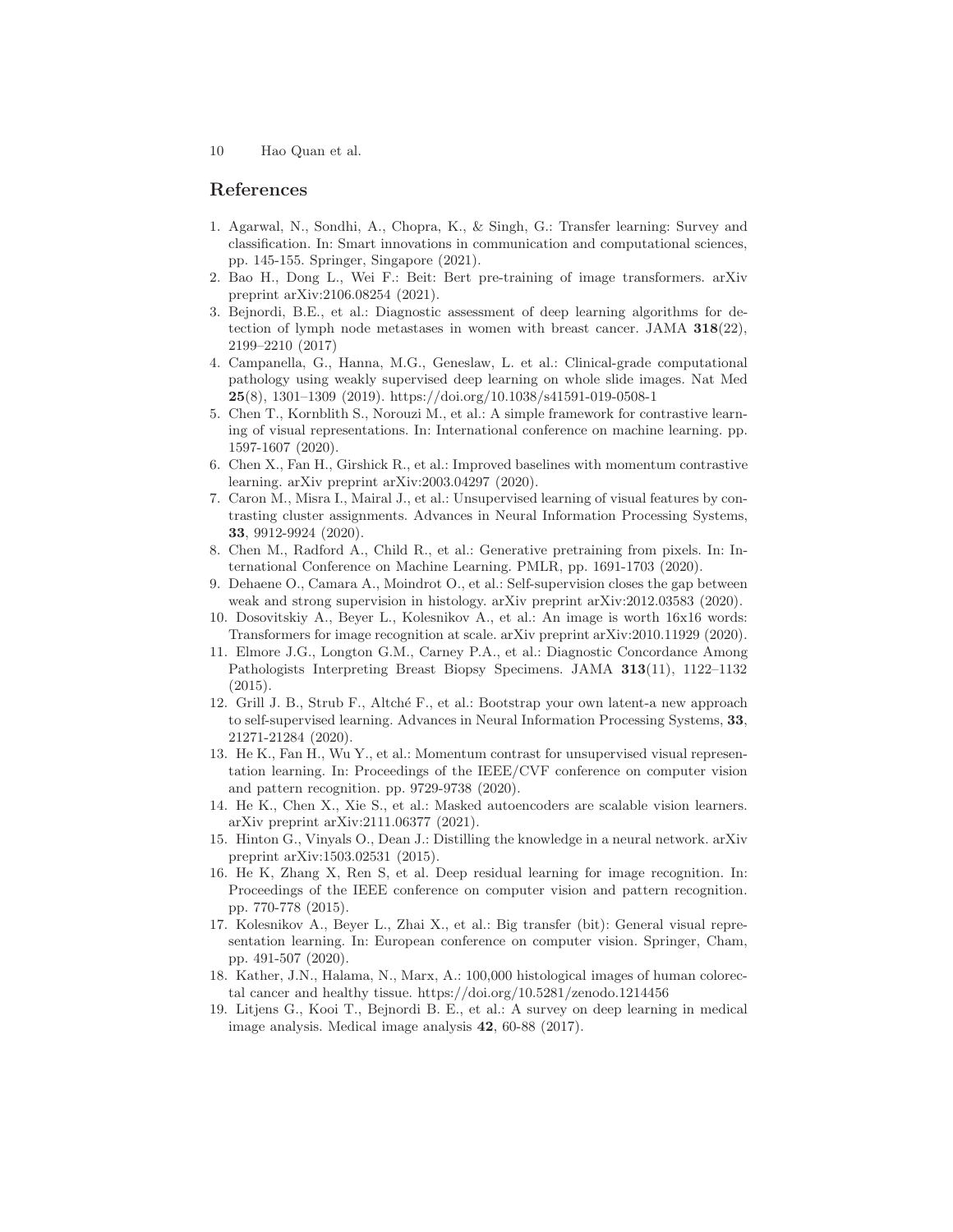- <span id="page-10-1"></span>20. Lu M. Y., Williamson D. F. K., Chen T. Y., et al.: Data-efficient and weakly supervised computational pathology on whole-slide images. Nature biomedical engineering 5(6), 555-570 (2021).
- <span id="page-10-6"></span>21. Li J., Lin T., Xu Y.: SSLP: Spatial Guided Self-supervised Learning on Pathological Images. In: International Conference on Medical Image Computing and Computer-Assisted Intervention. Springer, Cham, pp. 3-12 (2021).
- <span id="page-10-3"></span>22. Pati P., Foncubierta-Rodríguez A., Goksel O., et al.: Reducing annotation effort in digital pathology: A Co-Representation learning framework for classification tasks. Medical Image Analysis 67, 101859 (2021).
- <span id="page-10-2"></span>23. Quan H., Xu X., Zheng T., et al.: DenseCapsNet: Detection of COVID-19 from X-ray images using a capsule neural network. Computers in biology and medicine 133, 104399 (2021).
- <span id="page-10-7"></span>24. Ruder S.: An overview of multi-task learning in deep neural networks. arXiv preprint arXiv:1706.05098 (2017).
- <span id="page-10-0"></span>25. Wang D., Khosla A., Gargeya R., et al.: Deep learning for identifying metastatic breast cancer. arXiv preprint arXiv:1606.05718 (2016).
- <span id="page-10-8"></span>26. Wu Z., Xiong Y., Yu S. X., et al.: Unsupervised feature learning via non-parametric instance discrimination. In: Proceedings of the IEEE conference on computer vision and pattern recognition. pp. 3733-3742 (2018).
- <span id="page-10-5"></span>27. Yang P., Hong Z., Yin X., et al.: Self-supervised visual representation learning for histopathological images. In: International Conference on Medical Image Computing and Computer-Assisted Intervention. Springer, Cham, pp. 47-57 (2021).
- <span id="page-10-4"></span>28. Zhuang F., Cheng X., Luo P., et al.: Supervised representation learning: Transfer learning with deep autoencoders. In: 24th International Joint Conference on Artificial Intelligence, pp. 4119-4125. Buenos Aires (2015).

# 5 Appendix

#### 5.1 Dataset Details

Table A: Details of datasets. The Camelyon 16 dataset distribution is based on SSLP settings, but the data size is one-third of that of SSLP. NCTCRC is a complete NCT-CRC-HE-100K data set.

| Data          | Task        | normal patch | tumor patch | overall |
|---------------|-------------|--------------|-------------|---------|
|               | Pretraining | 200,000      | 20,000      | 220,000 |
| Camelyon      | Train       | 20,000       | 20,000      | 40,000  |
|               | Test        | 5,000        | 5,000       | 10,000  |
|               | Pretraining | -            |             | 100,000 |
| <b>NCTCRC</b> | Train       |              |             | 100,000 |
|               | Test        | -            |             | 7,180   |

#### 5.2 Implementation Details

Table B: Details of the implementation of the experiment. The details not presented in Table B are consistent with those in the corresponding papers of this method, so please refer to the references.